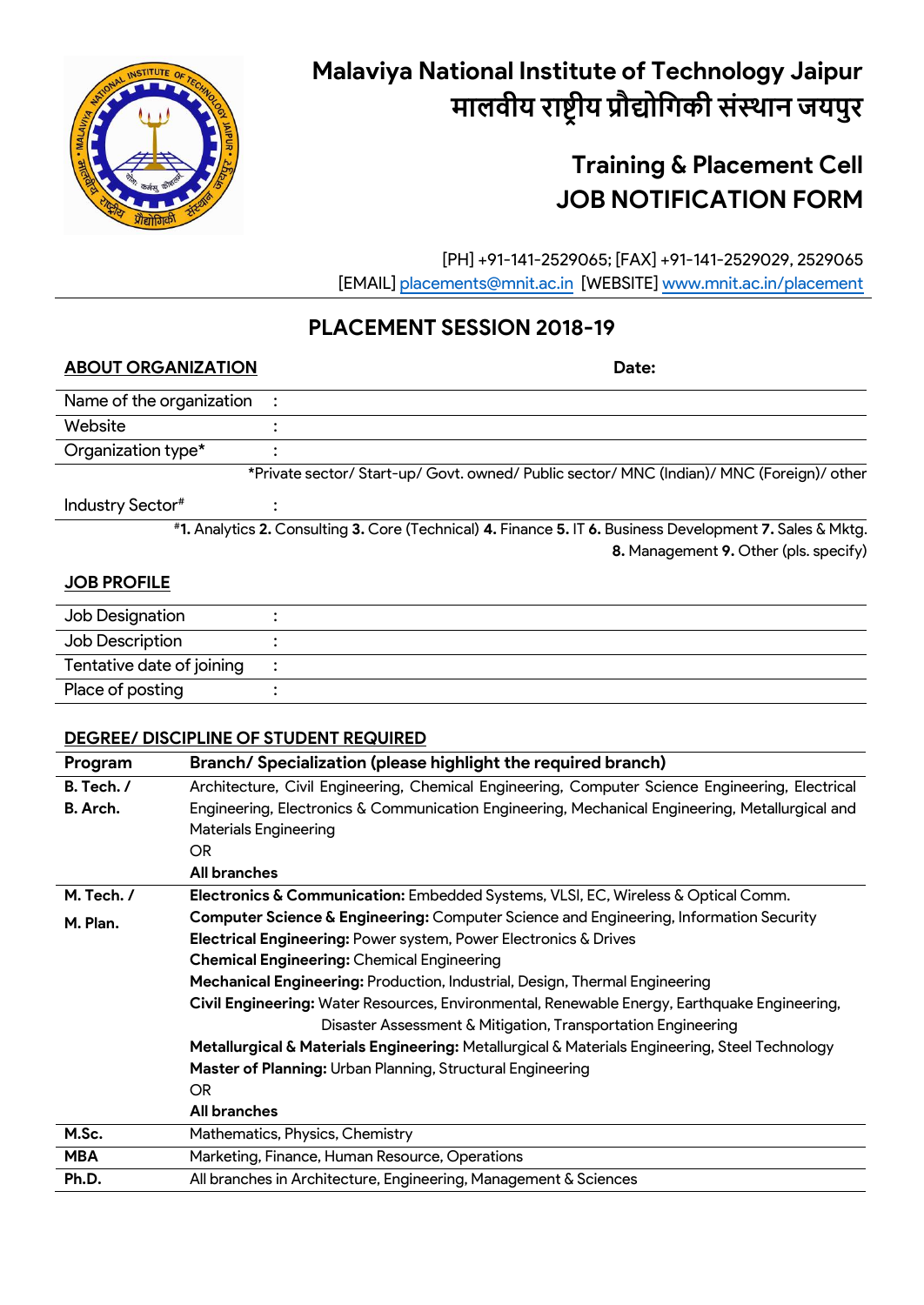#### **CANDIDATE REQUIREMENT** (please specify, if any)

| <b>CGPA or % requirements</b> |  |
|-------------------------------|--|
| <b>Medical requirements</b>   |  |
| Any other requirement         |  |

# **REMUNERATION PACKAGE DETAILS**

| (Please also provide detailed breakup of the salary as an annexure. All fields are mandatory) |         |              |            |                     |              |             |            |
|-----------------------------------------------------------------------------------------------|---------|--------------|------------|---------------------|--------------|-------------|------------|
| Program                                                                                       | Profile | <b>Basic</b> | <b>HRA</b> | Other               | <b>Gross</b> | <b>Take</b> | <b>CTC</b> |
|                                                                                               |         |              |            | (perks/bonus, etc.) |              | Home        |            |
| B. Tech.                                                                                      |         |              |            |                     |              |             |            |
| M. Tech.                                                                                      |         |              |            |                     |              |             |            |
| M. Sc.                                                                                        |         |              |            |                     |              |             |            |
| <b>MBA</b>                                                                                    |         |              |            |                     |              |             |            |

\*Performance based bonus should not be declared as part of Gross/CTC but to be indicated in others section. \*Any amount to be disbursed later than the end of first 12 months should not be a part of Gross/CTC.

| <b>Company Accommodation provided</b><br>(please tick whichever is applicable) |           | $\therefore$     Yes        | $\overline{\phantom{a}}$ No |  |
|--------------------------------------------------------------------------------|-----------|-----------------------------|-----------------------------|--|
| <b>Service Agreement required</b><br>If yes, duration of agreement (in months) | $\bullet$ | $\therefore$     Yes     No |                             |  |

| Do you pay a differential pay package for NIT's when compared with : | $\bigcap$ Yes $\bigcap$ No |  |
|----------------------------------------------------------------------|----------------------------|--|
| other institutes? (please tick whichever is applicable)              |                            |  |

# **SELECTION PROCEDURE**

| Preferred dates for campus visit                     |                |     | ٠   |                |                                       |                                  |
|------------------------------------------------------|----------------|-----|-----|----------------|---------------------------------------|----------------------------------|
| No. of executives visiting the campus                |                |     |     |                |                                       |                                  |
| No. of rooms required for GD/PI/Test                 |                |     |     |                |                                       |                                  |
| <b>Pre-placement Talk required</b>                   |                |     |     | $\ddot{\cdot}$ | Yes<br>No                             |                                  |
| <b>Technical presentation by visiting executives</b> |                |     |     |                | No<br>Yes                             |                                  |
| <b>Aptitude Test</b>                                 | $\ddot{\cdot}$ | Yes | No  |                | Duration, if any                      | minutes                          |
| <b>Technical Test</b>                                | $\ddot{\cdot}$ | Yes | No. |                | Duration, if any                      | minutes                          |
| <b>Group Discussion</b>                              | $\ddot{\cdot}$ | Yes | No  |                |                                       |                                  |
| <b>Personal Interview</b>                            | $\ddot{\cdot}$ | Yes | No  |                | No. of Rounds                         |                                  |
| <b>Provision for waitlist</b>                        |                | Yes | No  |                |                                       |                                  |
| Final offer/ selection to be announced               |                |     |     | Same day       |                                       | Later, but no further interviews |
|                                                      |                |     |     |                | Later, after next stage of interviews |                                  |